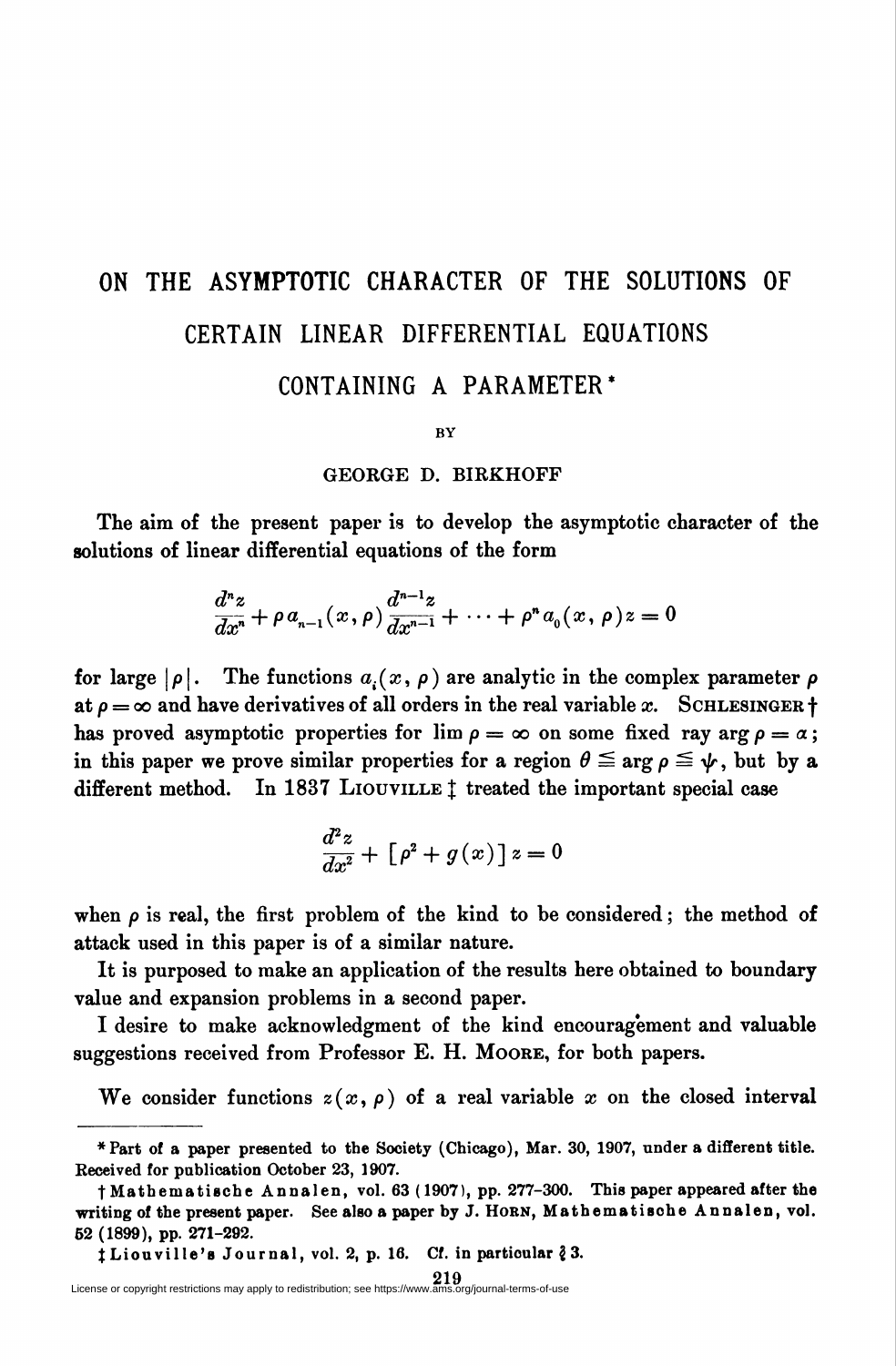$(a, b)$  and of a complex parameter  $\rho$ ,  $|\rho| > B$ , which satisfy a linear differential equation of the form

(1) 
$$
\frac{d^nz}{dx^n} + \rho a_{n-1}(x,\rho) \frac{d^{n-1}z}{dx^{n-1}} + \cdots + \rho^n a_0(x,\rho) z = 0.
$$

Here we assume that the functions  $a_i(x, \rho)$  are bounded by the inequalities

$$
(2) \qquad |a_i(x,\rho)| \leq M \qquad (a \leq x \leq b, |\rho| > R),
$$

and that

(3) 
$$
a_i(x,\rho) = \sum_{j=0}^{\infty} a_{ij}(x)\rho^{-j}.
$$
  $(|\rho| > R).$ 

The coefficients  $a_{ii}$  of this last series we assume to be continuous with continuous derivatives of all orders on  $(a, b)$ , but not necessarily real. As a consequence of (2) and (3) the  $a_i(x, \rho)$  are continuous in x and  $\rho$ , for the series (3) are series of continuous functions of x and  $\rho$  converging uniformly for  $|\rho| \ge R_0 > R$ . Further we postulate that the *n* roots

$$
w_1(x), w_2(x), \cdots, w_n(x)
$$

of the equation

(4) 
$$
w^{n} + a_{n-1,0}(x)w^{n-1} + \cdots + a_{00}(x) = 0
$$

are distinct for every  $x$  on  $(a, b)$ .

By  $R(\mu)$  we denote the real part of the complex number  $\mu$ .

DEFINITION. By a region  $S$  of the p-plane we understand a region for which the indices 1 to n can be so arranged that

(5) 
$$
R[\rho w_1(x)] \leq R[\rho w_2(x)] \leq \cdots \leq R[\rho w_n(x)]
$$

for every  $x$  on  $(a, b)$  and every  $\rho$  on  $S$ .

If  $\rho = \rho_0$  is an S point, so that (5) obtains for  $\rho = \rho_0$ , it is clear that (5) holds if only  $\arg \rho = \arg \rho_0$ . By virtue of this fact the half line  $\arg \rho = \arg \rho_0$ belongs to the same region S. For a given x the relations  $(5)$  define a certain closed sector,

$$
\theta_{_x}\mathbin{\leq} \arg \rho \leq \psi_{_x},
$$

containing the half line  $\arg \rho = \arg \rho_0$ . The largest closed sector common to all these sectors,

$$
\theta \leq \arg \rho \leq \psi,
$$

forms the region S, degenerating to a half line when  $\theta = \psi$ . The fundamental theorem refers to the solutions of  $(1)$  on these regions  $S$ , when such regions exist.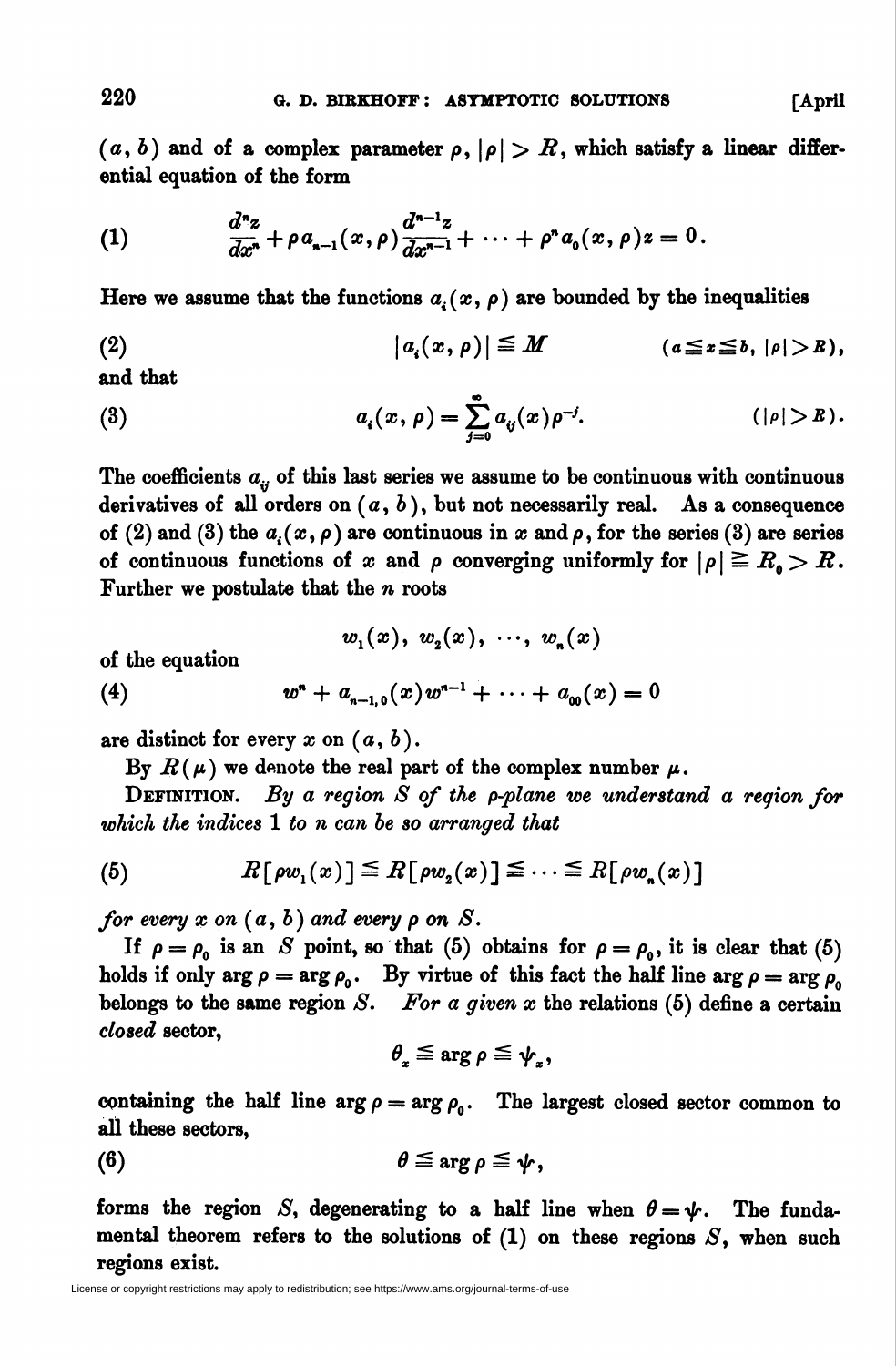An important set of inequalities on a region  $S$  is

(7) 
$$
\left| e^{\rho \int_a^{\beta} w_1(t) dt} \right| \leq \left| e^{\rho \int_a^{\beta} w_2(t) dt} \right| \leq \ldots \leq \left| e^{\rho \int_a^{\beta} w_n(t) dt} \right| \quad (a \leq a \leq \beta \leq b).
$$

In an expression of the form

$$
e^{\rho\theta(x)}[e_0(x)\rho^{-k}+e_1(x)\rho^{-k-1}+\cdots]
$$

the term

 $e_{_0}(x)\rho^{-k}$ 

shall be called the principal term.

Finally we introduce the notation

$$
\phi^{[k]}(x,\rho)=\rho^{-k}\frac{\partial^k}{\partial x^k}\phi(x,\rho),
$$

so that (1) becomes

(8) 
$$
A(z) \equiv z^{[n]} + a_{n-1}(x, \rho) z^{[n-1]} + \cdots + a_0(x, \rho) z = 0;
$$

and also the notation  $E$  as a generic notation for functions of  $\rho$  and other variables bounded for  $|\rho| \geq R^{\sigma}$ , when  $R^{\sigma}$  is sufficiently large.

**LEMMA I.** For every value of  $i$  from  $1$  to  $n$  inclusive there exist an infinite number of functions  $u_{\omega}(x), u_{\omega}(x), \cdots$ , continuous and with continuous derivatives of all orders, such that  $u_{i0}(x)$  does not vanish at any point of  $(a, b)$ and such that if the functions

$$
u_i(x,\rho) = e^{\rho \int_a^x w_i(t)dt} \sum_{j=0}^{m-1} u_{ij}(x) \rho^{-j}
$$

be substituted for z in the expression  $A(z)$ , the coefficient of

$$
e^{\rho \int_a^x w_i(t) dt} \rho^{-s} \qquad \qquad \left(\begin{array}{l} i = 1, 2, \cdots, n \\ i = 0, 1, \cdots, m \end{array}\right)
$$

in the expression thus obtained vanishes identically.

To prove this, write

$$
u(x,\rho)=e^{\rho\int_a^x w(t)dt}v(x,\rho),
$$

where  $w(x)$  is some definite one of the n roots  $w_i(x)$ . We find then

$$
u^{[1]}(x,\rho) \equiv e^{\rho \int_a^x w(t)dt} \left[ w(x)v(x,\rho) + v^{[1]}(x,\rho) \right],
$$
  
\n
$$
u^{[2]}(x,\rho) \equiv e^{\rho \int_a^x w(t)dt} \left[ \left( \left[ w(x) \right]^2 + \frac{1}{\rho} \frac{d}{dx} w(x) \right) v(x,\rho) + 2w(x) v^{[1]}(x,\rho) + v^{[2]}(x,\rho) \right],
$$
  
\nand, in general,  
\n(9) 
$$
u^{[j]}(x,\rho) \equiv e^{\rho \int_a^x w(t)dt} \sum_{k=0}^j a_{jk}(x,\rho) v^{[k]}(x,\rho),
$$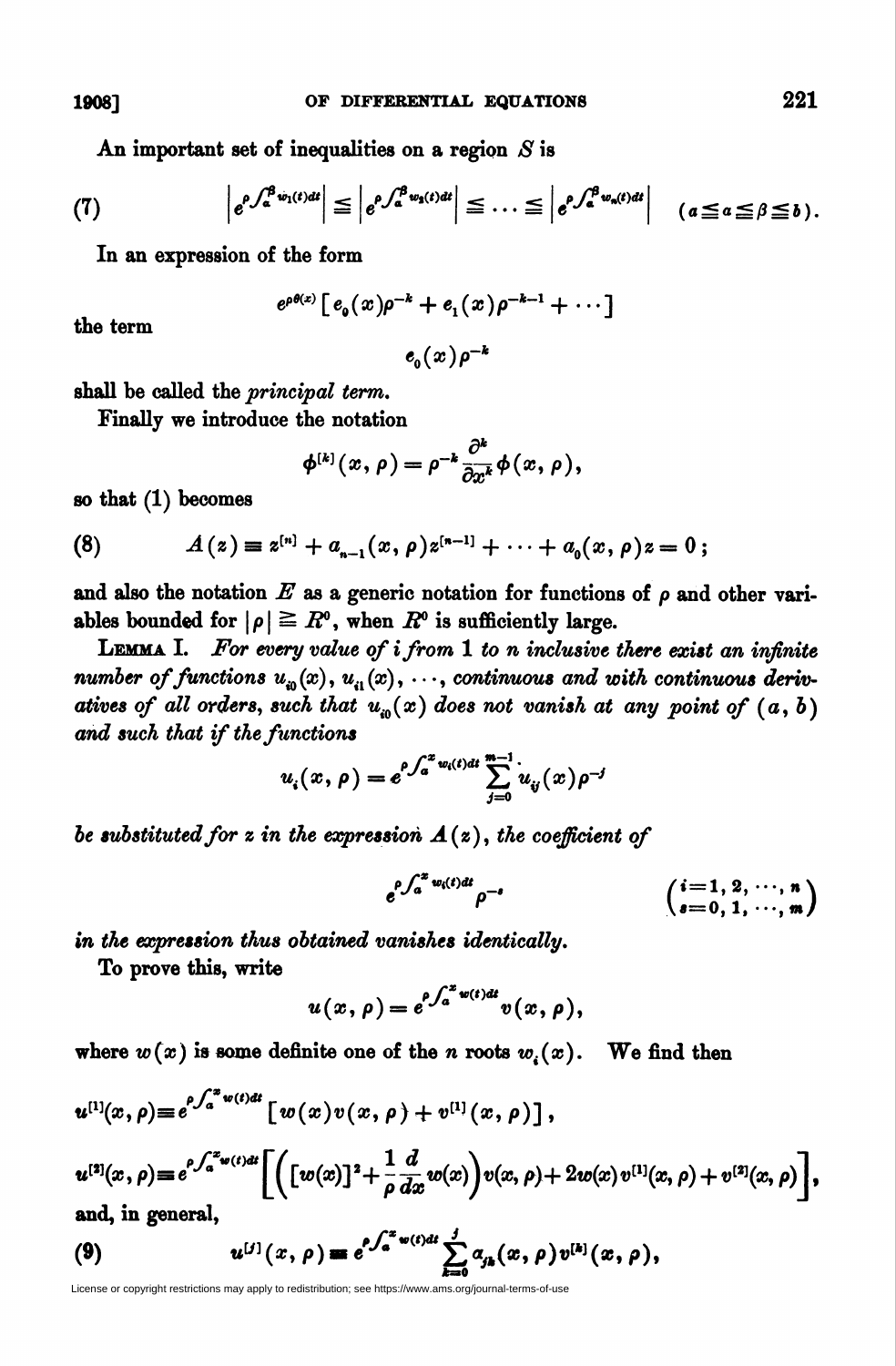in which  $\alpha_{ik}(x, \rho)$  is a polynomial in  $1/\rho$  of degree  $j-1$  at most, whose coefficients are functions of x continuous on  $(a, b)$  and with continuous derivatives of all orders. We note that the principal term in the coefficient of  $v(x, \rho)$ in (9) is

(10) 
$$
a_{j\omega}(x) = [w(x)]^j,
$$

and the principal term in the coefficient of  $v^{[1]}(x, \rho)$  is

(11) 
$$
\alpha_{j10}(x) = j[w(x)]^{j-1};
$$

also we note that

$$
a_{jj}(x,\rho)=1.
$$

Hence we conclude

(12) 
$$
A[u(x,\rho)] = e^{\rho \int_a^x w(t)dt} A[v(x,\rho)]
$$

where

(13) 
$$
\bar{A}(z) \equiv z^{[n]} + \bar{a}_{n-1}(x,\rho)z^{[n-1]} + \cdots + \bar{a}_0(x,\rho)z,
$$

the  $\bar{a}_j(x, \rho)$  being conditioned as the  $a_j(x, \rho)$  are in equations (2) and (3). For convenience we write

$$
\bar{a}_n(x,\rho)=1,\qquad \bar{a}_i(x,\rho)=0\qquad \qquad (i>n).
$$

We see from  $(10)$ ,  $(11)$  that if we place

$$
\bar{a}_i(x,\rho)=\sum_{j=0}^{\infty}\bar{a}_y(x)\rho^{-j},
$$

then

(14) 
$$
\bar{a}_{\omega}(x) = [w(x)]^n + a_{n-1,0}(x) [w(x)]^{n-1} + \cdots + a_{\omega}(x) = 0
$$
  
and

(15) 
$$
\bar{a}_{10}(x) = n [w(x)]^{n-1} + (n-1)a_{n-1,0}(x) [w(x)]^{n-2} + \cdots + a_{10}(x),
$$

so that  $\bar{a}_{10}(x) \neq 0$  on  $(a, b)$ , the n roots  $w_i(x)$  being distinct.

If then we write in (12)

$$
v(x,\rho) = \sum_{j=0}^{m-1} u_j(x) \rho^{-j},
$$

we find the condition that the coefficient of

$$
e^{\rho \int_a^x w(t) dt} \rho^{-s} \qquad (s=0, 1, \cdots, m)
$$

in  $A \lceil u(x, \rho) \rceil$  vanishes to be

(16) 
$$
\sum_{j+k+l=s} \bar{a}_y(x) \frac{d^l}{dx^l} u_k(x) = 0.
$$

The equation (16) is true for  $s = 0$  by (14). For  $s = 0$  we can write (16) in the form

(17) 
$$
\bar{a}_{10}(x)\frac{d}{dx}u_{t-1}(x)+\bar{a}_{01}(x)u_{t-1}(x)+\sum_{j+k+l=s}^{k
$$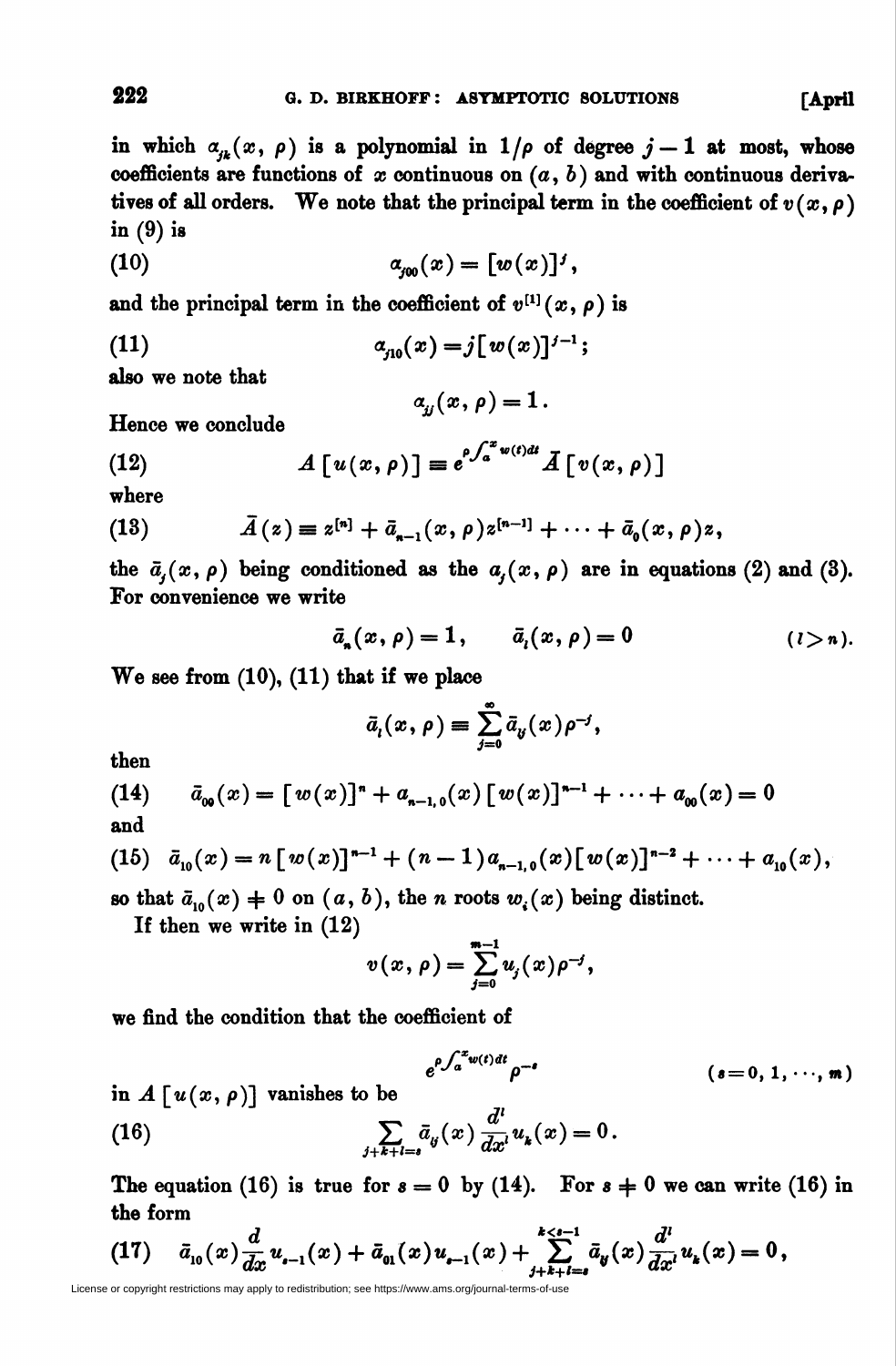since, if in (16)  $k = s$ , then  $l = j = 0$  and the term corresponding to this set of values has a coefficient  $\bar{a}_{00}(x) = 0$ ; if  $k = s - 1$ , we have either  $l = 1$ ,  $j = 0$  or  $l = 0$ ,  $j = 1$ , and the corresponding terms are the first terms of (17). It appears then that  $u_{t-1}(x)$  can be determined in terms of  $u_{-2}(x), u_{-3}(x), \dots, u_0(x)$  as a solution of a certain linear differential equation of the first order which has no singular points on  $(a, b)$  since  $\bar{a}_{10}(x) \neq 0$ . Thus  $u_0(x)$ ,  $u_1(x)$ ,  $\cdots$ ,  $u_{m-1}(x)$  are obtained in succession from (16) for  $s = 1, 2, \dots, m$ . For each  $w_i(x)$  we obtain in this way a sequence of functions  $u_{\alpha}(x), u_{\alpha}(x), \cdots$ , such that if the expressions

$$
u_i(x,\rho) = e^{\rho \int_a^x w_i(t) dt} \sum_{j=0}^{m-1} u_{ij}(x) \rho^{-j}
$$

be substituted for z in  $A(z)$ , the coefficient of

$$
e^{\rho \int_a^x w_i(t) dt} \rho^{-s} \quad (i = 1, 2, \cdots, n; s = 0, 1, \cdots, m)
$$

vanishes by (17) since the conditions (16) are now satisfied for  $s = 1, 2, \dots, m$ . Furthermore the differential equation for  $u_{\omega}(x)$  is homogeneous, so that by taking for  $u_{\omega}(x)$  a solution which is different from zero at one point of  $(a, b)$ , we are sure that  $u_{i0}(x)$  does not vanish at any point of  $(a, b)$ . Since the  $a_{ii}(x)$  were continuous with all of their derivatives, the functions  $u_{in}(x), u_{in}(x), \cdots$  are also continuous with all of their derivatives. The sequence of functions  $u_{\omega}(x), u_{\omega}(x), \cdots$  has then the properties stated in the lemma.

If the formal developments

$$
e^{\rho \int_a^x w_i(t) dt} \sum_{j=0}^\infty u_{ij}(x) \rho^{-j} \qquad (i=1, 2, \dots, n)
$$

converged and admitted of  $n$ -fold term by term differentiation, we should have in them the asymptotic developments of solutions of our differential equation which we desire. This however will not in general be the case. We shall, nevertheless, show in the theorem below that by breaking off after m terms of these series (i. e., by retaining the part  $u_i(x, \rho)$ ) and putting in certain remainder terms we can get true solutions of our differential equation. In order to prove this we must first prove another lemma in which the form of the differential equation is established which is satisfied by the sums of these  $m$  terms (i. e.,  $u_i(x, \rho)$ ) without any remainder:

LEMMA II. The homogeneous linear differential equation of order n with n solutions  $u_i(x, \rho)$  has the form

$$
B(z) \equiv z^{[n]} + b_{n-1}(x, \rho) z^{[n-1]} + \cdots + b_0(x, \rho) z = 0,
$$

where for  $|\rho| > R^0$ 

$$
(18) \qquad |b_i(x,\rho)| \leq M^0; \qquad b_i(x,\rho) = \sum_{i=0}^{\infty} b_{ij}(x)\rho^{-j} \qquad (i=0,\,1,\,\cdots,\,n-1).
$$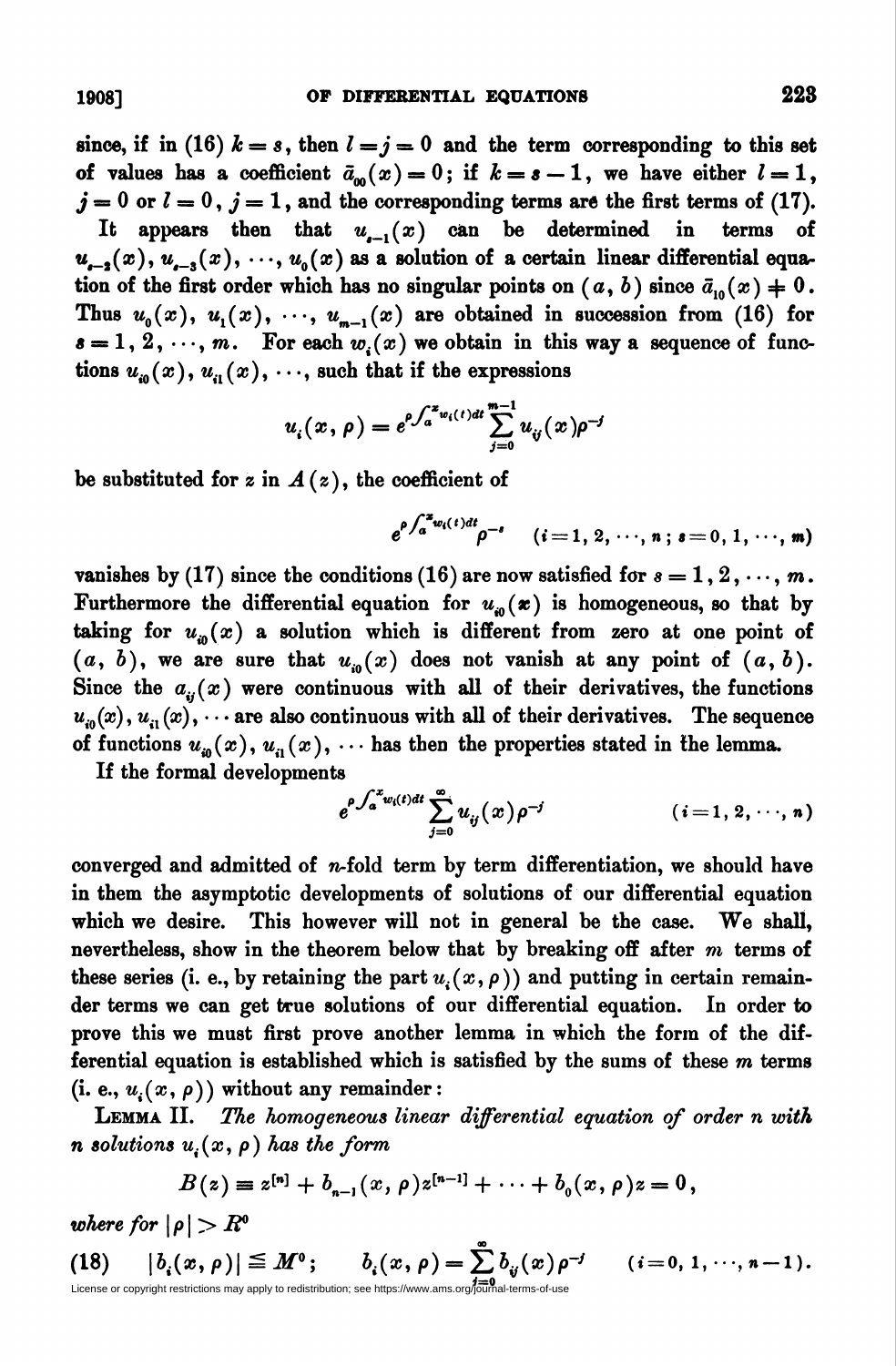The coefficients  $b_{ii}(x)$  which appear here are continuous together with all their derivatives, and

(19) 
$$
b_{ij}(x) = a_{ij}(x) \quad (i = 0, 1, \dots, n-1; j = 0, 1, \dots, m).
$$

The homogeneous linear differential equation of order n with solutions  $u_i(x, \rho)$  is

(20)  

$$
\begin{vmatrix} z^{[n]} & z^{[n-1]} & \cdots & z \\ u^{[n]}(x,\rho) & u^{[n-1]}(x,\rho) & \cdots & u_1(x,\rho) \\ \vdots & \vdots & \ddots & \vdots & \vdots \\ u^{[n]}(x,\rho) & u^{[n-1]}(x,\rho) & \cdots & u_n(x,\rho) \end{vmatrix} = 0.
$$

For the elements of this determinant we have

(21) 
$$
u_i^{[j]}(x,\rho) = e^{\rho \int_a^x w_i(t)dt} \sum_{k=0}^{m+j-1} \lambda_{ijk}(x) \rho^{-k}
$$

where by  $(10)$ 

(22) 
$$
\lambda_{\mathbf{v}^0}(x) = [w_i(x)]^j u_{\mathbf{v}^0}(x).
$$

Thus if we factor out of (20)

$$
\prod_{i=1}^n e^{\rho \int_a^x w_i(t) dt}
$$

the differential equation takes the form

(23) 
$$
\beta_{n}(x,\rho)z^{[n]} + \beta_{n-1}(x,\rho)z^{[n-1]} + \cdots + \beta_{0}(x,\rho)z = 0,
$$

where  $\beta_i(x, \rho)$  are polynomials in  $1/\rho$ . We have for the principal term of  $\beta_{\alpha}(x,\rho),$ 

$$
\beta_{n0}(x) = \begin{vmatrix} \lambda_{1, n-1, 0} & \lambda_{1, n-2, 0} & \cdots & \lambda_{100} \\ \lambda_{2, n-1, 0} & \lambda_{2, n-2, 0} & \cdots & \lambda_{200} \\ \vdots & \vdots & \ddots & \vdots \\ \lambda_{n, n-1, 0} & \lambda_{n, n-2, 0} & \cdots & \lambda_{n00} \end{vmatrix}.
$$

In view of (22) this last determinant may be written

$$
\prod_{i=1}^{n} u_{i0}(x) \cdot \begin{vmatrix} [w_{1}(x)]^{n-1} & [w_{1}(x)]^{n-2} & \cdots & w_{1}(x) & 1 \\ [w_{2}(x)]^{n-1} & [w_{2}(x)]^{n-2} & \cdots & w_{2}(x) & 1 \\ \vdots & \vdots & \ddots & \vdots & \ddots & \vdots \\ [w_{n}(x)]^{n-1} & [w_{n}(x)]^{n-2} & \cdots & w_{n}(x) & 1 \end{vmatrix}
$$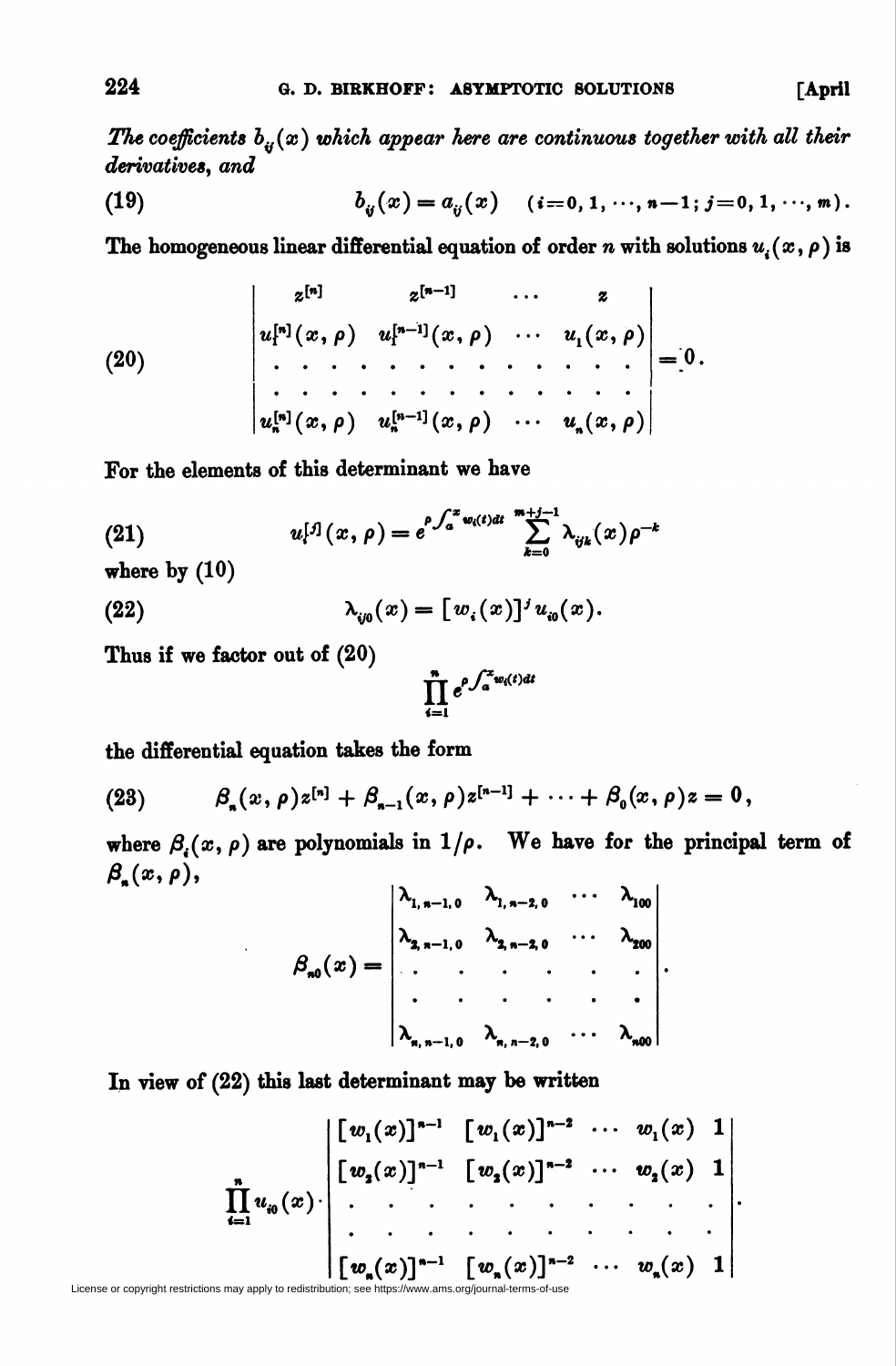This is not zero at any point on  $(a, b)$  as the  $w<sub>i</sub>(x)$  are distinct and the  $u_{\omega}(x) = 0$  by Lemma I. Therefore for  $|\rho| \geq R^{\alpha}$ 

$$
\left|\frac{\beta_i(x,\rho)}{\beta_n(x,\rho)}\right| \leq M^0; \qquad b_i(x,\rho) = \frac{\beta_i(x,\rho)}{\beta_n(x,\rho)} = \sum_{j=0}^{\infty} b_{ij}(x)\rho^{-j}.
$$

But we can write (23) in the form

(24) 
$$
z^{[n]} + b_{n-1}(x, \rho)z^{[n-1]} + \cdots + b_0(x, \rho)z = 0.
$$

Now the functions  $b_{ij}(x)$  and their derivatives are continuous since the  $w_i(x)$ and  $u_i(x)$  are of this character. The first part of the lemma is thus proved.

Now let  $j_0$  be the smallest value of j for which, for some i and x,

 $b_{ii}(x) + a_{ii}(x)$ .

From (21) and (22) we see that the principal term of

(25) 
$$
B[u_i(x,\rho)] - A[u_i(x,\rho)] \equiv \overline{B-A} [u_i(x,\rho)]
$$

is

(26) 
$$
\rho^{-j_0}\bigg[\sum_{k=0}^{n-1}\big[b_{kj_0}(x)-a_{kj_0}(x)\big]\big[w_i(x)\big]^k\bigg]u_{i_0}(x).
$$

Assume  $j_0 \leq m$  if possible. In each part of the difference (25) the coefficient of

 $e^{\rho \int_a^x w_i(t) dt}$   $o^{-j_0}$ 

must then vanish, in the first part since  $u_i(x, \rho)$  are solutions of  $B(z) = 0$ ; in the second part, by Lemma I. Therefore from (26)

$$
\sum_{k=0}^{n-1} \left[ b_{kj_0}(x) - a_{kj_0}(x) \right] \left[ w_i(x) \right]^k = 0 \qquad (i = 1, 2, \dots, n).
$$

We conclude that

$$
b_{kj_0}(x) = a_{kj_0}(x) \qquad (k = 0, 1, \cdots, n-1),
$$

the  $w_i(x)$  being distinct. This is a contradiction. Hence  $j_0>m$ .

**THEOREM.** On a region S there exist n independent solutions

$$
z_1(x,\rho), z_2(x,\rho), \ldots, z_n(x,\rho)
$$

of

$$
\frac{d^{n}z}{dx^{n}} + \rho a_{n-1}(x, \rho) \frac{d^{n-1}z}{dx^{n-1}} + \cdots + \rho^{n} a_{0}(x, \rho) z = 0
$$

analytic in  $\rho$  such that if the integer m is chosen at pleasure and  $\rho$  is on  $S$ ,

$$
z_i(x, \rho) = u_i(x, \rho) + e^{\rho \int_a^x w_i(t) dt} \cdot E_0 \rho^{-m},
$$
   
License or copyright restrictions may apply to redistribution; see <https://www.ams.org/journal-terms-of-use>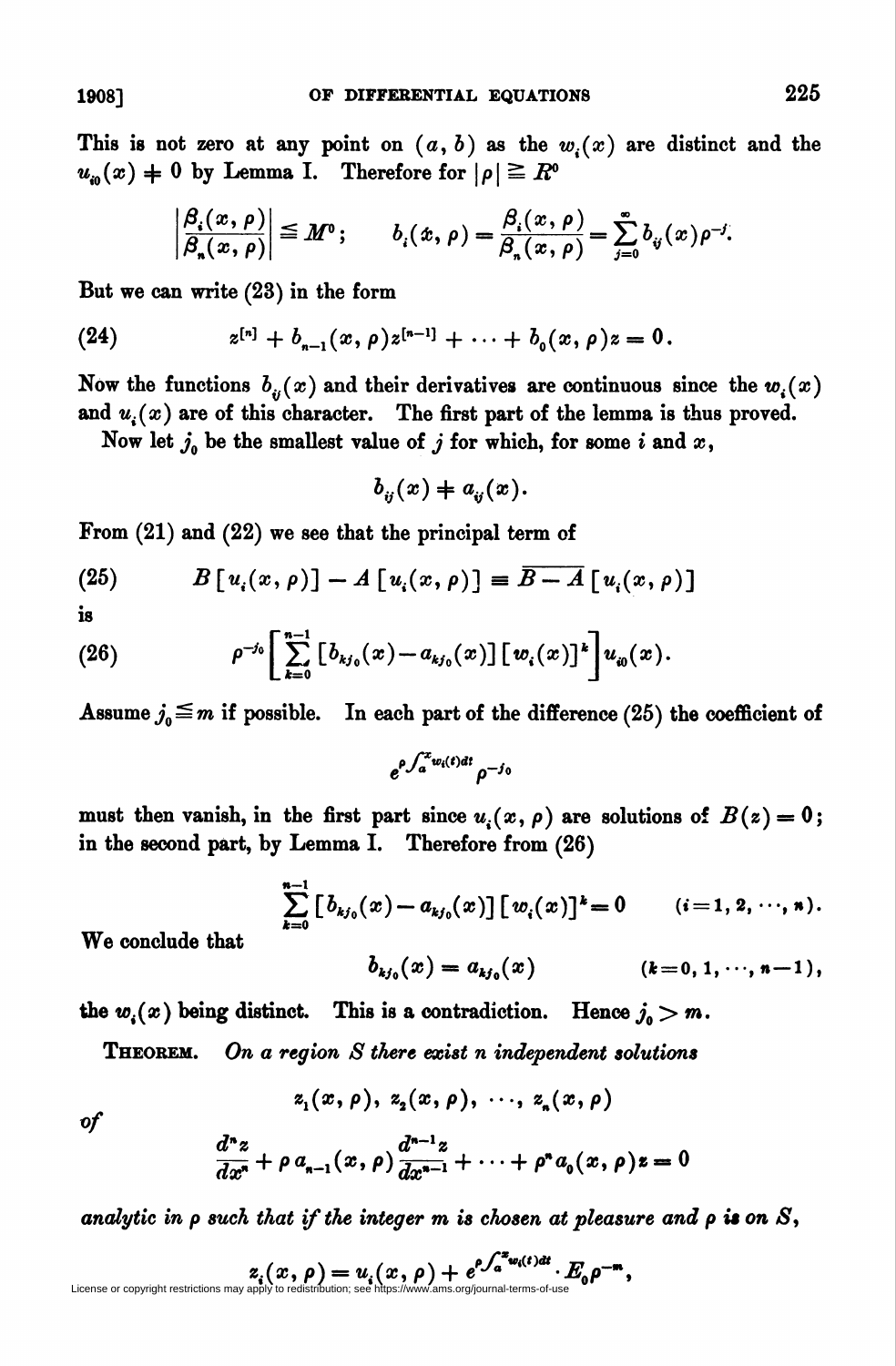(27) 
$$
\frac{d}{dx}z_i(x,\rho)=\frac{d}{dx}u_i(x,\rho)+e^{\rho\int_a^x w_i(t)dt}\cdot E_1\rho^{-m+1},
$$

$$
\frac{d^{n-1}}{dx^{n-1}}z_i(x,\rho)=\frac{d^{n-1}}{dx^{n-1}}u_i(x,\rho)+e^{\rho\int_a^x w_i(t)dt}\cdot E_{n-1}\rho^{-m+n-1},
$$

where

$$
u_i(x,\rho) = e^{\rho \int_a^x w_i(t) dt} \sum_{j=0}^{m-1} u_{ij}(x) \rho^{-j}
$$

and  $u_{\omega}(x)$  does not vanish at any point of  $(a, b)$ .

Proof. We proceed to effect a comparison of the solutions of the given differential equation with the solutions of the differential equation of Lemma II. First we write the given differential equation in the form

(28) 
$$
\frac{d^{n}z}{dx^{n}} + \rho b_{n-1}(x, \rho) \frac{d^{n-1}z}{dx^{n-1}} + \cdots + \rho^{n} b_{0}(x, \rho) z = \rho^{n} \overline{B-A}(z).
$$

The development of the coefficient of  $z^{[k]}$  in  $\overline{B-A}(z)$  begins with a term in  $\rho^{-m-1}$ , in view of (18) and (19), so that

(29) 
$$
|b_{k}(x, \rho) - a_{k}(x, \rho)| \leq D \cdot |\rho|^{-m-1}
$$
for  $|\rho| \geq R^0$ .

The general solution of a non-homogeneous linear differential equation

(30) 
$$
\frac{d^n y}{dx^n} + k_{n-1}(x) \frac{d^{n-1} y}{dx^{n-1}} + \cdots + k_0(x) y = \phi(x)
$$

may be written\* in terms of a set of linearly independent solutions  $y_1(x), y_2(x), \dots, y_n(x)$  of the reduced equation in the form

(81) 
$$
y = \sum_{i=1}^{n} c_i y_i(x) + \int_a^x \left[ \sum_{i=1}^{n} y_i(x) z_i(\xi) \right] \phi(\xi) d\xi,
$$

where the functions  $z_1(x)$ ,  $z_2(x)$ ,  $\cdots$ ,  $z_n(x)$  are determined from the conditions

$$
\sum_{i=1}^n \left( \frac{d^i}{dx^i} y_i(x) \right) z_i(x) = \begin{cases} 0 & (l = 0, 1, \dots, n-2), \\ 1 & (l = n-1), \end{cases}
$$

while  $c_1, c_2, \dots, c_n$  are arbitrary constants. Any y and  $\phi$  satisfying (30) also satisfy (31) for some choice of  $c_1, c_2, \cdots, c_n$ ; and if y and  $\phi$  satisfy (31) for some  $c_1, c_2, \dots, c_n$ , they also satisfy (30); hence (30) and (31) are entirely equivalent.

<sup>\*</sup> Cf., for instance, SCHLRSINGER : Handbuch der Theorie der linearen Differentialgleichungen, vol. 1, p. 78.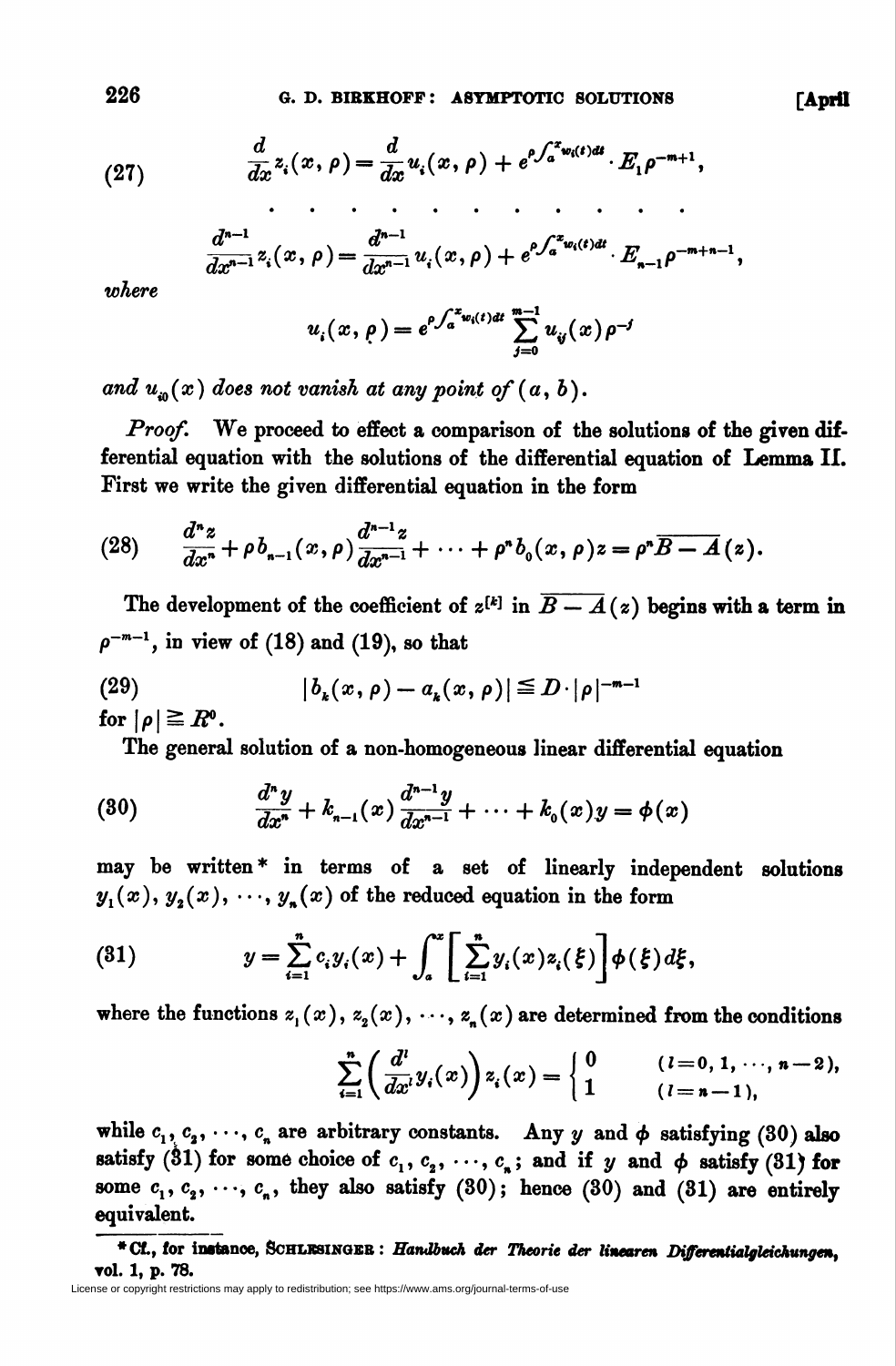Thus treating (28) as a non-homogeneous equation we find an equivalent equation

$$
(82) \ \ z(x,\rho) = \sum_{i=1}^{n} c_i u_i(x,\rho) + \int_a^x \left[ \sum_{i=1}^{n} u_i(x,\rho) v_i(\xi,\rho) \right] \rho^n \overline{B-A} \left[ z(\xi,\rho) \right] d\xi
$$

where the  $v_i$ 's are obtained from the equations

$$
\sum_{i=1}^n u_i^{[l]}(x,\rho)v_i(x,\rho) = \begin{cases} 0 & (l=0,1,\dots,n-2), \\ \rho^{-n+1} & (l=n-1). \end{cases}
$$

If in place of these functions  $v_i$  we introduce functions  $\bar{u}_i$  defined by the equation

$$
v_i(x,\rho) = \rho^{-n+1}\bar{u}_i(x,\rho),
$$

equation (32) becomes

$$
(83) \ \ z(x,\rho) = \sum_{i=1}^{n} c_i u_i(x,\rho) + \rho \int_a^{\infty} \left[ \sum_{i=1}^{n} u_i(x,\rho) \bar{u}_i(\xi,\rho) \right] \overline{B - A} \left[ z(\xi,\rho) \right] d\xi,
$$

where the  $\bar{u}$ , are determined from the equations

(34) 
$$
\sum_{i=1}^{n} u_i^{[l]}(x,\rho) \bar{u}_i(x,\rho) = \begin{cases} 0 & (l=0,1,\dots,n-2), \\ 1 & (l=n-1). \end{cases}
$$

In order to prove the existence of a solution  $z_{\mu}(x, \rho)$  of the character stated in the theorem for some definite  $k$  we make the final transformation of the constants  $c_i$  in (33),

(35) 
$$
c_i = c'_i
$$
  $(i=1, 2, \dots, k),$   
\n
$$
c_i = -\rho \int_a^b \bar{u}_i(\xi, \rho) \overline{B - A} [z(\xi, \rho)] d\xi + c'_i \quad (i=k+1, k+2, \dots, n).
$$

This transformation is reversible. The given differential equation thus appears finally in the form of an *equivalent* integral equation

$$
z(x,\rho) = \sum_{i=1}^{n} c'_i u_i(x,\rho) + \rho \int_a^x \left[ \sum_{i=1}^{k} u_i(x,\rho) \bar{u}_i(\xi,\rho) \right] \overline{B - A} \left[ z(\xi,\rho) \right] d\xi
$$
  
(86)  

$$
+ \rho \int_b^x \left[ \sum_{i=k+1}^{n} u_i(x,\rho) \bar{u}_i(\xi,\rho) \right] \overline{B - A} \left[ z(\xi,\rho) \right] d\xi,
$$

that is, the solutions of (36) and  $A(z) = 0$  are the same. In the form (33) we could infer one and but one solution  $z(x, \rho)$  for a given set of  $c_1, c_2, \dots, c_n$ ; in fact, that solution of  $A(z) = 0$  which satisfies the conditions

$$
\frac{d^j}{dx^j}z(a,\rho)=\sum_{i=1}^n c_i\frac{d^j}{dx^j}u_i(a,\rho) \qquad (j=0,1,\dots,n-1),
$$

but a similar inference is not possible for (36). License or copyright restrictions may apply to redistribution; see https://www.ams.org/journal-terms-of-use

19087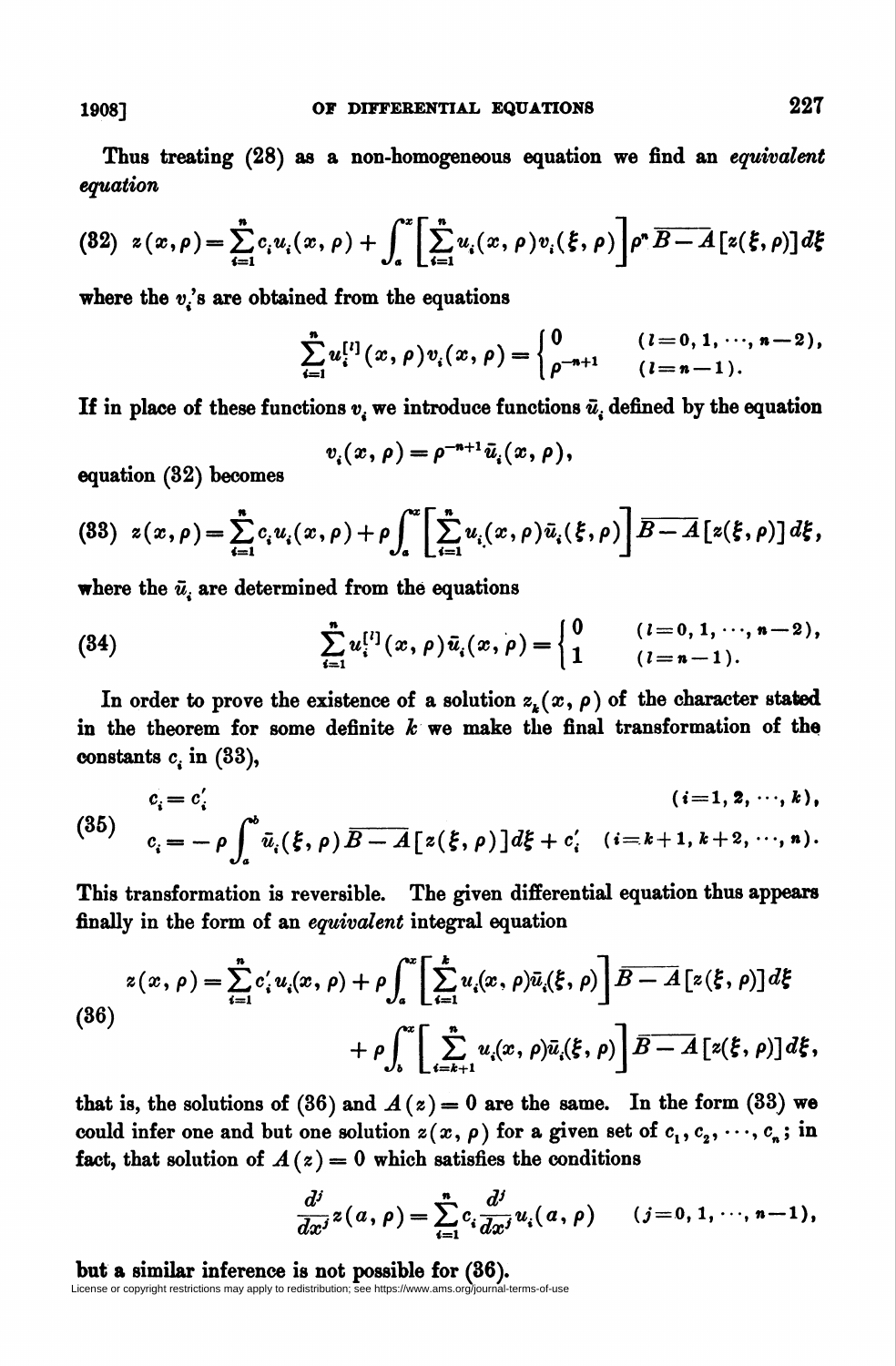Write

(37)  

$$
\sum_{i=1}^{k} u_i^{[l]}(x,\rho) \bar{u}_i(\xi,\rho) = e^{\rho \int_{\xi}^{x} w_k(t)dt} \phi_{kl}(x,\xi;\rho),
$$

$$
\sum_{i=k+1}^{n} u_i^{[l]}(x,\rho) \bar{u}_i(\xi,\rho) = e^{\rho \int_{\xi}^{x} w_k(t)dt} \psi_{kl}(x,\xi;\rho).
$$

For the consideration of (36) it is fundamental to establish that the functions  $\phi_{kl}$  and  $\psi_{kl}$  are bounded in the following manner for  $|\rho| \geq R^{\circ}$ :

(38) 
$$
|\phi_{kl}(x,\xi;\rho)| \leq T, \qquad a \leq \xi \leq x \leq b
$$

$$
|\psi_{kl}(x,\xi;\rho)| \leq T, \qquad a \leq x \leq \xi \leq b \qquad (l=0,1,\dots,n-1).
$$

To prove this we note first that from (21)

(39) 
$$
u_i^{[l]}(x,\rho) = e^{\rho \int_a^x w_i(t)dt} \eta_{il}(x,\rho),
$$

in which  $\eta_{ii}(x, \rho)$  denotes a polynomial in  $1/\rho$ . If now we substitute in (34)

(40) 
$$
\bar{u}_i(x,\rho) = e^{-\rho \int_a^x w_i(t)dt} \bar{\eta}_i(x,\rho),
$$

we find for the determination of  $\overline{\eta}_i(x, \rho)$  the n linear equations

(41) 
$$
\sum_{i=1}^{n} \eta_{ii}(x, \rho) \overline{\eta}_{i}(x, \rho) = \begin{cases} 0 & (l = 0, 1, \dots, n-2), \\ 1 & (l = n-1). \end{cases}
$$

The determinant of these equations is a polynomial in  $1/\rho$  which we called  $\beta_n(x, \rho)$ , and has the principal term  $\beta_{n0}(x)$  [see (23)] which is not zero. We conclude that for  $|\rho| \geq R^{\circ}$ 

(42) 
$$
|\eta_u(x,\rho)| \leq \eta, \qquad |\bar{\eta}_i(x,\rho)| \leq \eta.
$$

Now from (39) and (40) we have

(43) 
$$
|u_i^{[i]}(x,\rho)\bar{u}_i(\xi,\rho)| \leq |e^{\rho \int_{\xi}^{x} w_i(t) dt} \eta^2|,
$$

whence

(45)

(44) 
$$
|u_i^{[l]}(x,\rho)\bar{u}_i(\xi,\rho)| \leq |e^{\rho \int_{\xi}^{x} w_k(t)dt} \eta^2|,
$$

if we make the restriction

$$
\xi \leq x \quad (i=1, 2, \cdots, k), \qquad \xi \geq x \quad (i=k+1, k+2, \cdots, n).
$$

To see this one recalls the inequalities (7). Hence

$$
\left|\sum_{i=1}^k u_i^{[l]}(x,\rho)\bar{u}_i(\xi,\rho)\right| \leq k \left|e^{\rho \int_{\xi}^{x} w_i(t)dt}\eta^2\right| \qquad (\xi \leq x),
$$

$$
\left|\sum_{i=k+1}^n u_i^{[i]}(x,\rho)\bar{u}_i(\xi,\rho)\right| \leq (n-k)\left|e^{\rho\int_{\xi}^x w_k(t)dt}\eta^{\sharp}\right| \qquad (\xi \geq x),
$$

## **which are in effect inequalities**  $(38)$ **.**<br>License or copyright restrictions may apply to redistribution; see https://www.ams.org/journal-terms-of-use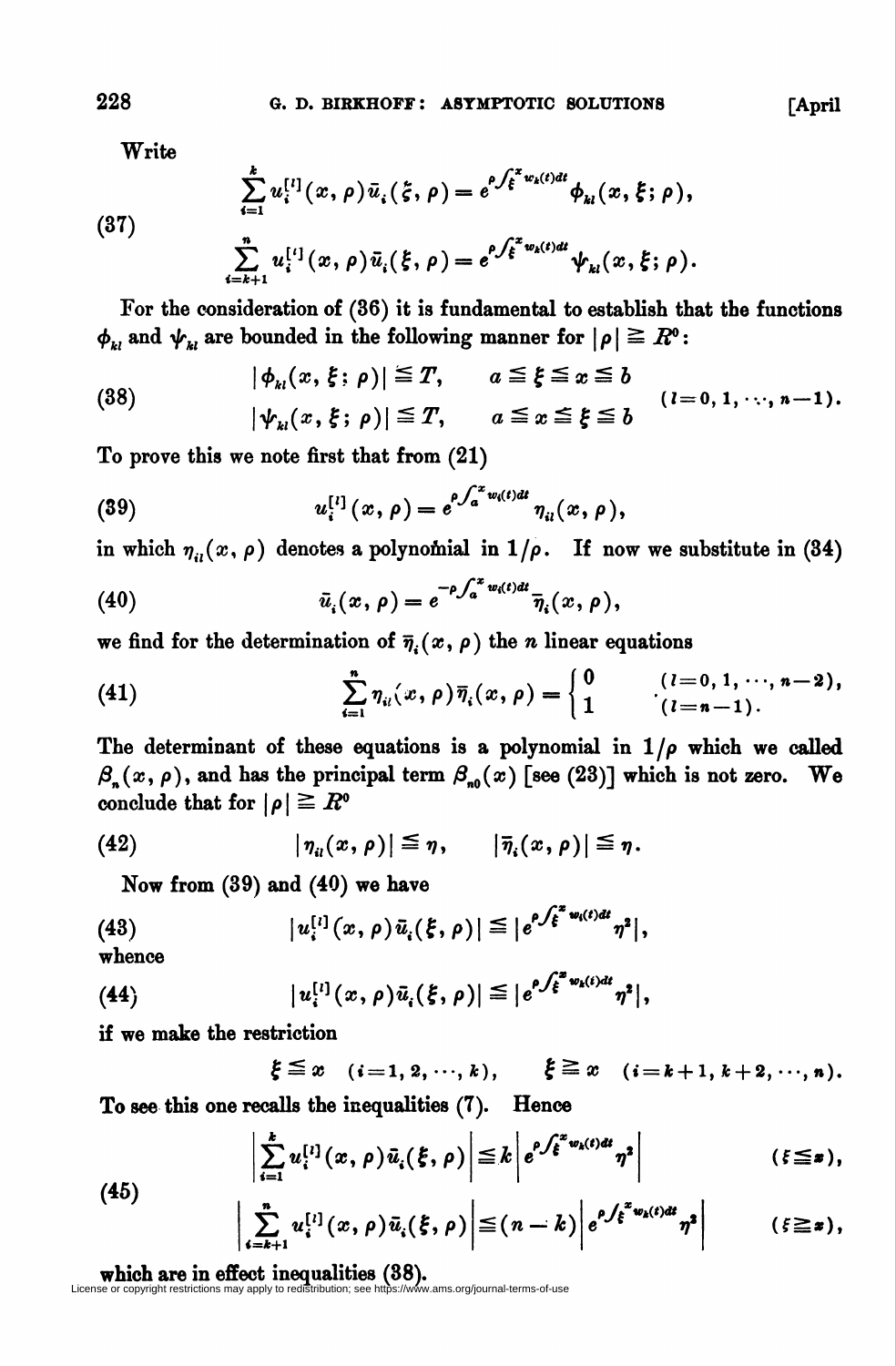We now consider that solution  $z_k(x, \rho)$  of (36) for which

$$
c'_{i} = \begin{cases} 0 & (i+k), \\ 1 & (i=k), \end{cases}
$$

and we will show

(a) that for  $|\rho| \geq R'$  one and but one such solution exists, and this is analytic in  $\rho$ ;

(b) that the solutions  $z_1, z_2, \dots, z_n$  thus defined fulfill the relations (27) of our fundamental theorem.

The linear independence of  $z_1, z_2, \dots, z_n$  is then an immediate consequence of their form (27), since  $u_1, u_2, \dots, u_n$  are linearly independent. The demonstration is thus completed.

**Proof of (a).** 

We know there exists one and but one solution of (33) for all sets of values of  $c_i$ . To each set corresponds a definite transformed set  $c_i$  which we will show has the form

$$
c_i' = \sum_{j=1}^n \gamma_{ij}(\rho) c_j,
$$

where the  $\gamma_{ii}(\rho)$  are analytic in  $\rho$ . To prove this statement we define  $Z_{\lambda}(x, \rho), (k = 1, 2, \dots, n)$ , to be that solution of  $A(z) = 0$  which satisfies the equations

$$
\frac{d^j}{dx^j}Z_k(a,\rho)=\frac{d^j}{dx^j}u_k(a,\rho)\qquad (j=0,1,\cdots,n-1).
$$

If z is the solution of (32) for the set  $c_1, c_2, \dots, c_n$ , we have then

$$
z=\sum_{j=1}^n c_j Z_j(x,\,\rho).
$$

The  $Z_k(x, \rho)$  are analytic in  $\rho$  since the coefficients in  $A(z) = 0$  and the  $u_i(x, \rho)$  are. If this value of z is substituted in (35), we obtain the transformation in the stated form.

From this we see that either a unique solution for the set  $c_i$  of (46) exists, in which case this solution will be analytic in  $\rho$ , or there is a solution of (36) for  $c'_{i} = 0$   $(i = 1, 2, \ldots, n)$ . If then we prove that the latter alternative is impossible for  $|\rho| > R$ , we shall have proved statement (a).

Let us now write down (36) and the equations obtained from it by differentiation, using the definitions (37). We then obtain

$$
z^{[l]}(x,\rho) = \sum_{i=1}^{n} c'_i \cdot u^{[l]}(x,\rho) + \rho \int_a^x e^{\rho \int_{\xi}^x w_k(t)dt} \phi_k(x,\xi;\rho) \overline{B-A} [z(\xi,\rho)]d\xi
$$
  
(47)  

$$
+ \rho \int_b^x e^{\rho \int_{\xi}^x w_k(t)dt} \psi_{kl}(x,\xi;\rho) \overline{B-A} [z(\xi,\rho)]d\xi
$$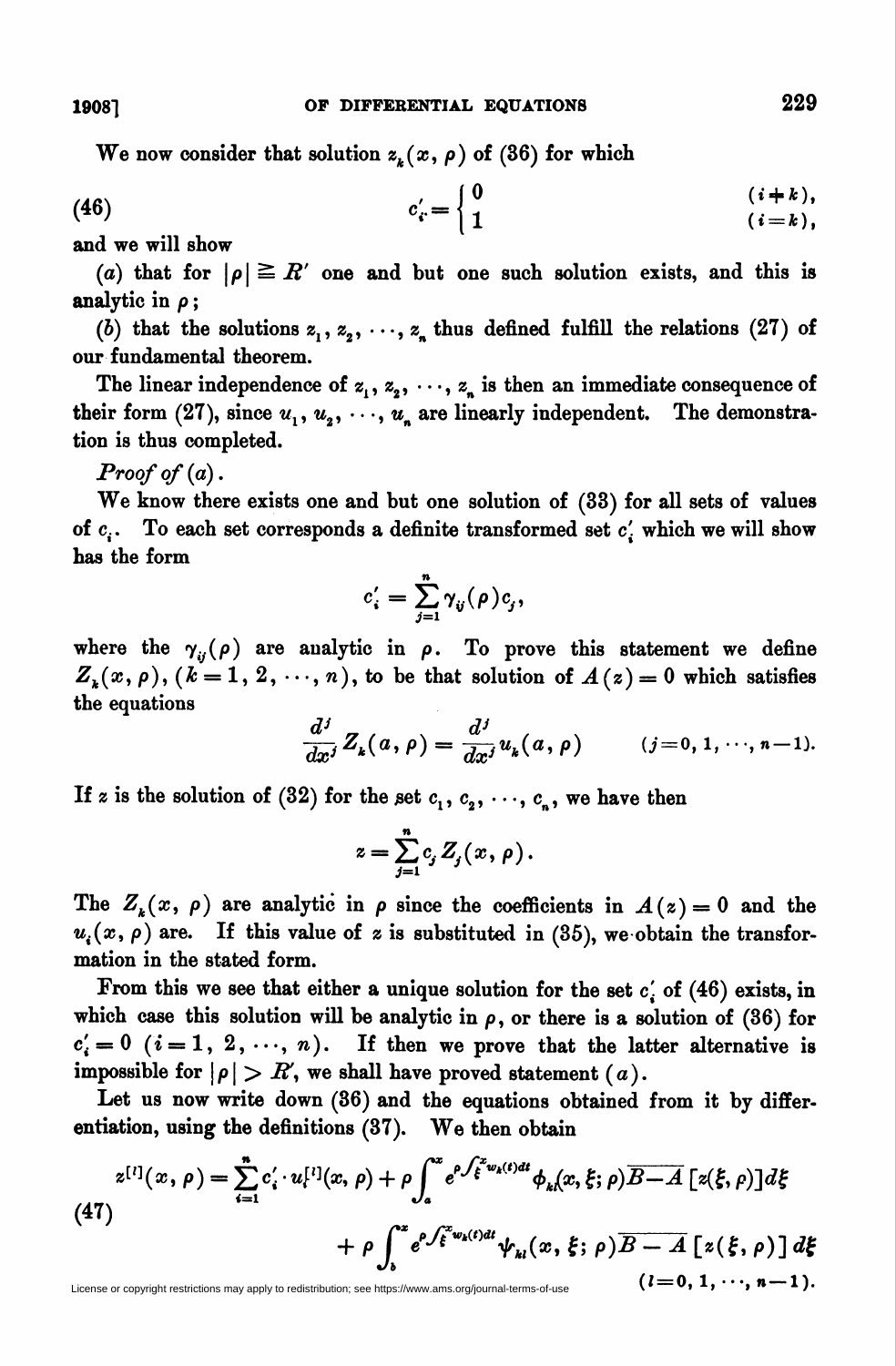These are a set of linear integral equations in  $z(x, \rho)$ ,  $z^{[1]}(x, \rho)$ ,  $\cdots$ ,  $z^{[n-1]}(x, \rho)$ of the Fredholm type.

Assume if possible a solution  $z(x, \rho)$  to exist for  $c_i' = 0$   $(i = 1, 2, \dots, n)$ . If we write

$$
z^{[i]}(x,\rho) = e^{\rho \int_a^x w_k(t)dt} z_i(x,\rho) \qquad (l=0,1,\cdots,n-1),
$$

the equations (47) become

(48) 
$$
z_i(x, \rho) = \rho \int_a^x \phi_{ki}(x, \xi; \rho) g[z(\xi, \rho)] d\xi + \rho \int_b^x \psi_{ki}(x, \xi; \rho) g[z(\xi, \rho)] d\xi
$$
  
(*l*=0, 1, ..., n-1)

where

(49) 
$$
g[z(x,\rho)] = \sum_{j=0}^{n-1} [b_j(x,\rho) - a_j(x,\rho)] z_j(x,\rho).
$$

If  $W = 0$  be the maximum of

$$
|z_i(x, \rho)| \qquad (l = 0, 1, \cdots, n-1)
$$

on  $(a, b)$ , we conclude from (29) that for  $|\rho| \geq R^{\delta}$ 

(50) 
$$
|g[z(\xi,\rho)]| \leq nD \cdot W \cdot |\rho|^{-m-1}.
$$

But in one of the equations (48), e. g.,  $l = l_1$ ,  $|z_l(x, \rho)|$  is the value W at  $x = x_1$ , so that

(51) 
$$
W = \left| \rho \int_a^{x_1} \phi_{\kappa_1}(x_1, \xi; \rho) g\big[z(\xi, \rho)\big] d\xi + \rho \int_b^{x_1} \psi_{\kappa_1}(x_1, \xi; \rho) g\big[z(\xi, \rho)\big] d\xi \right|.
$$

Applying to (51) inequalities (50) and (38), as is possible  $s^i$  ce  $\xi \leq x_i$  in  $\phi_{kl_1}(x_1, \xi; \rho)$  of (38)  $\xi \geq x_1$  and in  $\psi_{kl_1}(x_1, \xi; \rho)$ , we find

(52) 
$$
W \leq n(b-a) T \cdot D \cdot W \cdot |\rho|^{-m}
$$

which is not possible for

$$
|\rho| \geq \sqrt[m]{n(b-a)T\cdot D}.
$$

Thus the set of values  $c_i' = 0$  is seen to be impossible for  $|\rho| \geq R$ . Hence a unique solution for (46) exists.

*Proof of (b).*  
\nBy (46) we have  
\n
$$
z_{k}^{[l]}(x,\rho) = u_{k}^{[l]}(x,\rho) + \rho \int_{a}^{\infty} \left[ \sum_{i=1}^{k} u_{i}^{[l]}(x,\rho) \bar{u}_{i}(\xi,\rho) \right] \overline{B - A} \left[ z_{k}(\xi,\rho) \right] d\xi
$$
\n(53)  
\n
$$
+ \rho \int_{b}^{\infty} \left[ \sum_{i=k+1}^{n} u_{i}^{[l]}(x,\rho) \bar{u}_{i}(\xi,\rho) \right] \overline{B - A} \left[ z_{k}(\xi,\rho) \right] d\xi.
$$
\nWriting then

 $\mathbf{s}_{\mu}^{[l]}(x,\rho)=e^{\rho\int_{a}^{x}w_{h}(t)dt}z_{\mu}(x,\rho),$